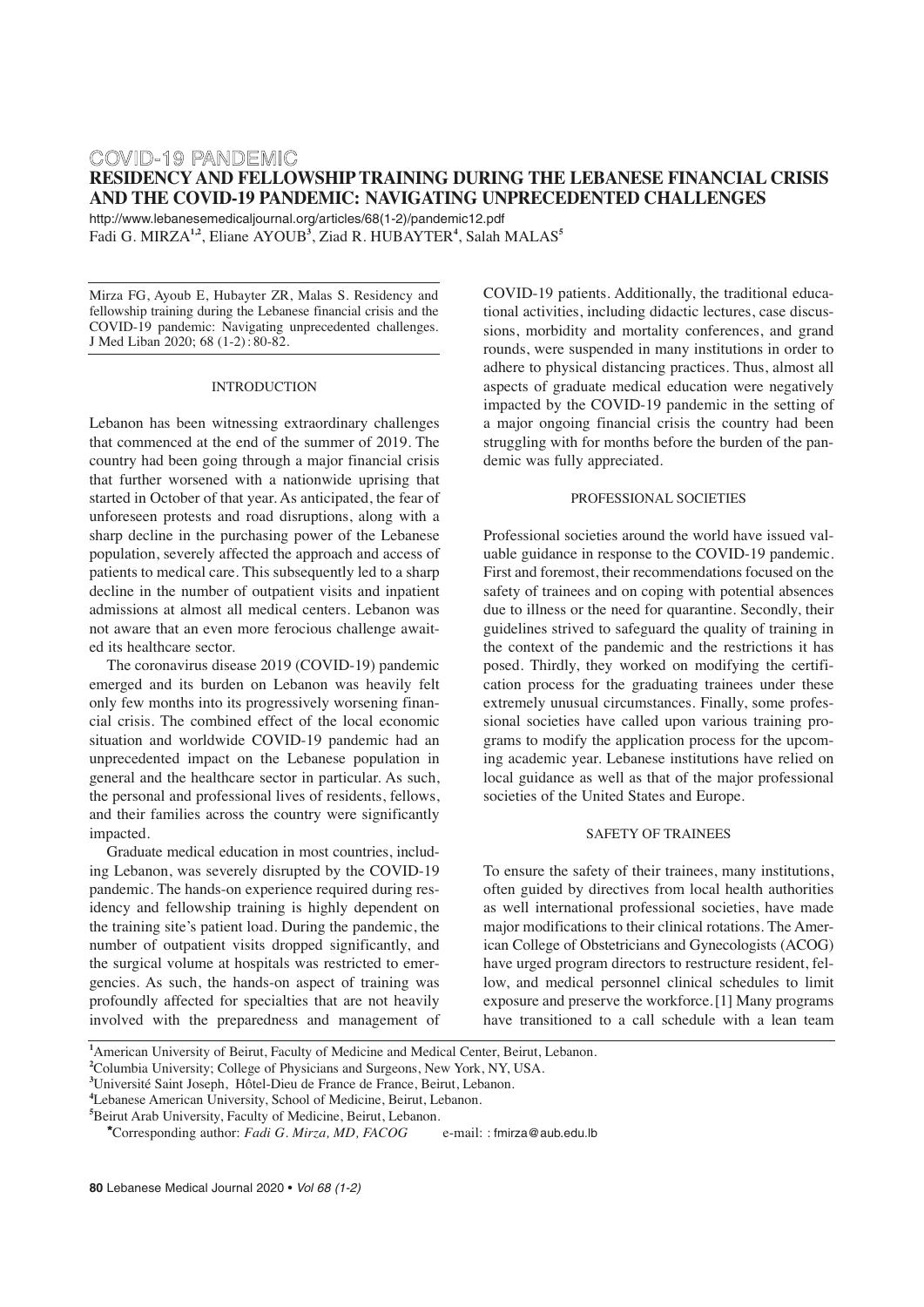structure that features staffing with the fewest residents/ fellows that are needed to provide adequate and safe patient care. In Lebanon, many academic medical centers have pursued a similar approach with minimizing the number of residents who are physically present on the premises, particularly with the cessation of all elective surgical procedures, in compliance with the directives of the Lebanese Ministry of Public Health and the Centers for Disease Control and Prevention (CDC).[2] It is noteworthy that many professional societies have stressed on the importance of protecting residents, fellows, and medical personnel with unique circumstances, such as those with significant health concerns or comorbidities that put them at risk as well as residents and fellows who live with children, spouses, or significant others that are immunocompromised. [1]

In one institution, the residents were divided into teams with alternating weeks in order to mitigate risks of exposure and to have a team on standby in case of unexpected exposure. Residents contacted their respective infectious control units before switching site and often needed to complete a 2-week quarantine. This is particularly important as several residents from the different schools rotate at the main referral center for COVID-19 in the nation. Some institutions have implemented protocols to test for pregnant patients at term in order to reduce the risk of exposure to the residents and other healthcare staff, often utilizing an internationally published algorithm.

All residents were instructed to use appropriate personal protective equipment (PPE), with N95 respirator masks whenever a patient is potentially – or confirmed – COVID-19 positive. Residents, like all other medical staff, were trained on the proper use of the PPE. In one center, the laboring patient, if not tested, is encouraged to wear a mask herself. Residents allowed to enter to a patient room were restricted to one resident. When a pregnant patient admitted for delivery is possibly COVID-19 positive, then the laboring process and delivery will take place in a negative pressure operating room.

#### **COMPETENCE**

Committed to their growth and support, professional societies worldwide have worked tirelessly on developing learning materials and resources for residents and fellows that are electronically disseminated and easy to obtain.

The American College of Obstetricians and Gynecologists (ACOG) has urged program directors to continue resident and fellow education through virtual learning whenever possible, and to attempt to create structured didactic remote learning to supplement clinical exposure during this time. [1]

The Council on Resident Education in Obstetrics and Gynecology (CREOG) of the American College of Obstetricians and Gynecologists (ACOG) has been active in sharing online material developed by certain residency programs with all the programs that fall under its umbrella.

These educational series, at times surgical videos and demonstrations, feature some of the most renowned educators to help foster remote learning among residents despite the disruption of their didactic lecture series. Other institutions have resorted to intensive simulation training as an alternate method of compensation. Finally, there has been a suggestion for limiting away rotations in the upcoming academic year to those applicants who have not been able to acquire this specific experience locally. [3]

In an effort to compensate for the loss in direct patient care, ACOG has also encouraged program directors to develop telehealth programs that involve residents and fellows. [1] This was, in fact, pursued at a number of Lebanese hospitals. Moreover, and also in an attempt to ensure competence of graduating residents, some institutions have elected to extend the academic year. For instance, the Executive Committee of a leading academic center has decided to extend the academic year by two months to be able to compensate for the lost training period. At another institution, residents with a cumulative absence above the maximum allotted per year – including both vacation and sick leave as well as days lost secondary to the uprising or corona – will have to make up these days prior to graduation. In addition, these residents were given the option to pursue an additional year of training without impacting the training of the more junior residents.

# CERTIFICATION AND RECRUITMENT

Another issue that specifically pertains to graduating residents and fellows in the midst of the COVID-19 pandemic is the impact on their future endeavors,

Their absences due to COVID-19 illness or the need for quarantine have imposed the extension of their training in some instances. The lockdown in various countries and the focus on combating COVID-19 has affected the recruitment process of trainees after graduation. This was coupled with the challenge of an escalating economic crisis. Additionally, restricted travel and closed borders continue to threaten the future of graduates of Lebanese programs who have elected to pursue further training outside Lebanon in various countries across Europe and the Unites States. While virtual interviews were offered by some outside institutions, this was not a universal experience. Moreover, graduating trainees who